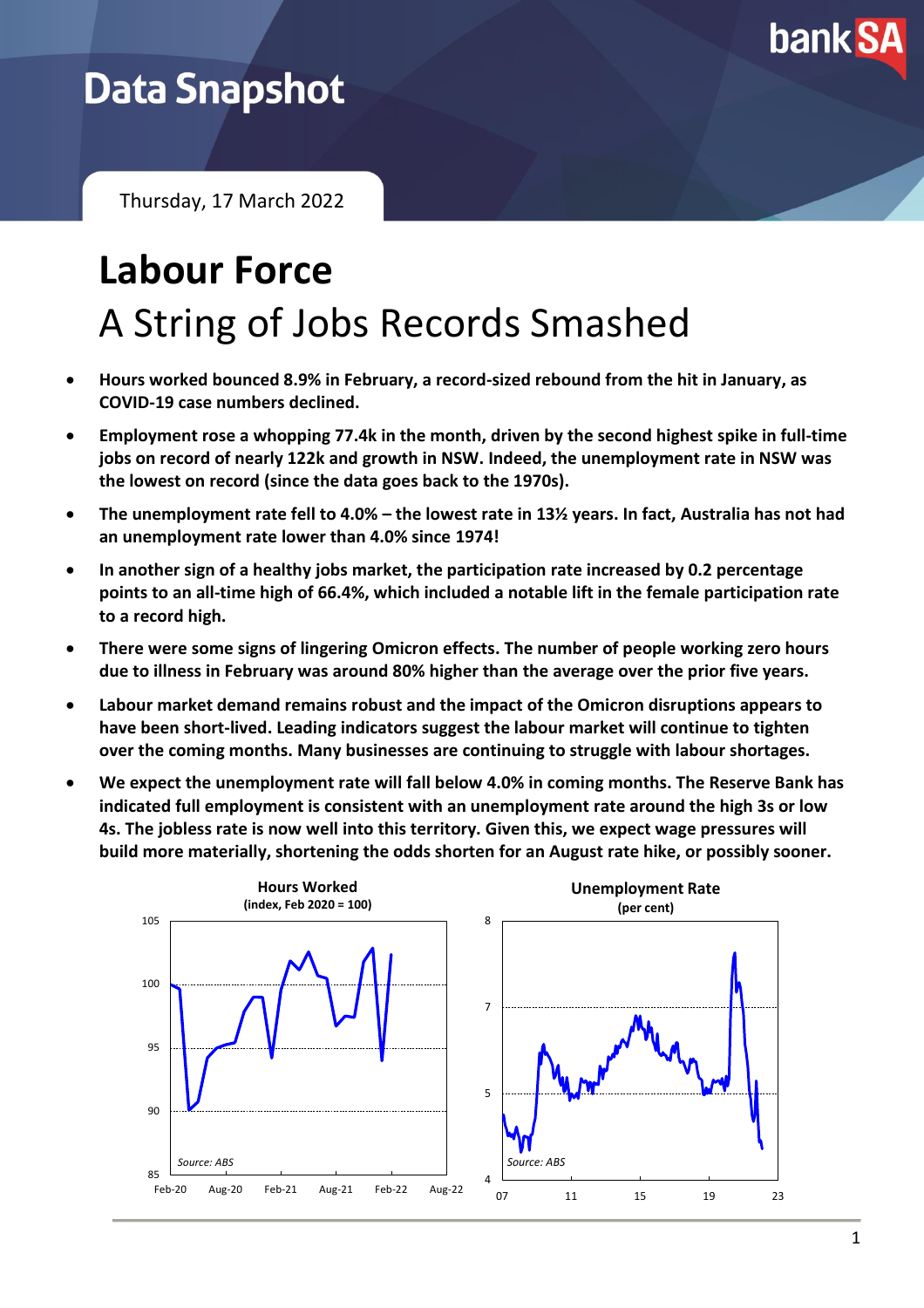The February jobs data points to strong demand for labour across the board and is further evidence that the impact of the Omicron wave was short-lived. Employment rose a whopping 77.4k in the month, following very strong jobs growth of nearly 30k in January. At the same time the participation rate rose 0.2 percentage points to 66.4%. On net, this took the unemployment to 4.0% – the lowest rate in more than 13 years. Plus, there was the largest monthly increase in hours worked on record as we bounced back from Omicron disruptions. Meanwhile, labour shortages are prevalent and forward-looking indicators are pointing to a further tightening in the jobs market in the months ahead.

#### **Unemployment rate**

The unemployment rate declined by 0.2 percentage points to 4.0% in February – the lowest level in 13½ years. The unemployment rate has not been sub 4% since 1974. The Reserve Bank has indicated it expects full employment is consistent with the unemployment rate around the high 3s or low 4s. The unemployment rate is now well into that territory.

The decline in the unemployment rate reflected a 121.9k increase in full-time jobs and the number of people employed in Australia reached a new record high. This is the second largest increase in full-time employment in a month on record – beaten only by November last year as the economy was reopening after the Delta lockdowns. In contrast, part-time employment declined by 44.5k in February.

Full-time employment has grown much faster than part-time employment as we recover from the pandemic. In fact, full-time employment is now 4.0% higher than its pre-pandemic level (as at February 2020) while part-time employment is only 0.4% higher.



Meanwhile, the participation rate increased by 0.2 percentage points to 66.4% – also an all-time high. Participation tends to fall during lockdowns as people temporarily exit the jobs market, given caring responsibilities or difficulties finding a job. However, it has rebounded very quickly, unlike in some other advanced economies, such as the UK and US, where the participation rate remains below pre-pandemic levels. The rapid rebound in the participation rate in Australia partly explains why wages growth in Australia has not picked up as quickly as in some other countries, which continue to face a more constrained labour supply.

The lift in the participation rate was prevalent across females and males, but notably the female participation rate rose to a record high of 62.4%. However, it remains below the male rate.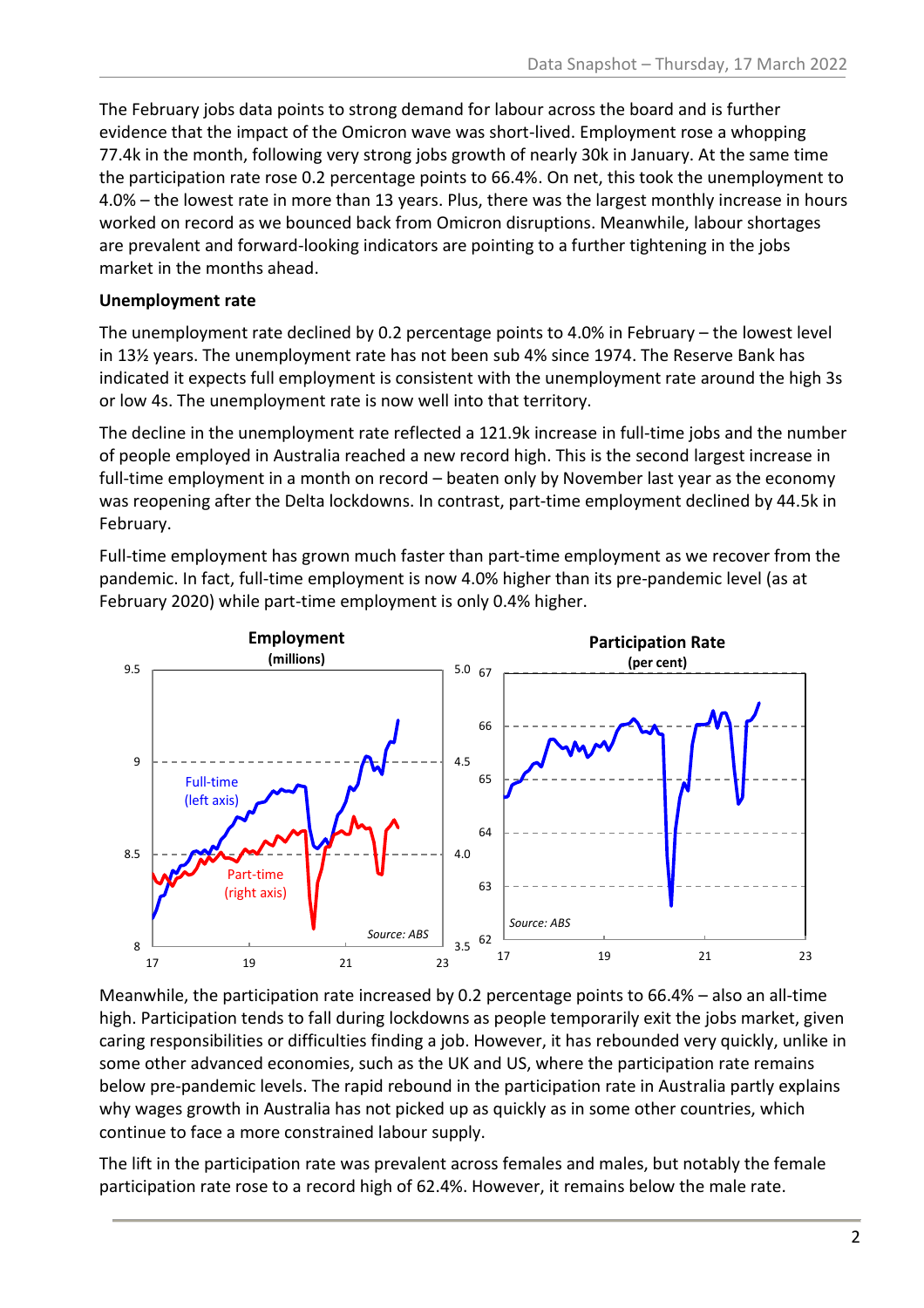#### **Hours worked**

Hours worked bounced 8.9% in February as COVID-19 case numbers declined. Hours worked now sit just 0.5% below the all-time high in December. Hours worked were smashed in January, dropping 8.6% in the month, as the Omicron variant swept the country and forced millions into isolation. Seasonal factors also weighed on hours worked in January as more people tend to take leave over the summer period. The rebound in February marked the strongest monthly growth in hours worked on record, taking hours worked to just shy of their record high from December 2021.

The surge was driven primarily by NSW and Victoria where hours worked bounced 14.3% and 12.7% respectively, marking the strongest monthly growth on record for both states. NSW and Victoria were the hardest hit by the Omicron wave. There were sizeable increases in hours worked across all other states except for WA which recorded a modest 1.8% decline.

Throughout the pandemic, employers have favoured cutting hours over jobs, so that businesses can quickly ramp back up as pandemic disruptions ease. And the Omicron wave has proved no exception.

However, there were still signs of lingering effects from Omicron, as the number of people working zero hours due to illness was around 80% higher than the average over the past five years in February. There were around 220k people who worked zero hours in the survey period in February due to illness. This was still down significantly from 450k in January.

#### **The states**

There were broad-based gains in jobs across the country.

NSW led the employment growth in February, with 57.9k new jobs added. Employment in the state reached a new all-time high. This was followed by Victoria (16.5k) and Queensland (14.5k).



There were also gains in Tasmania (6.2k), South Australia (4.0k), the ACT (3.3k) and the NT (0.6k). Employment was unchanged in WA.

The ACT is holding the title for the lowest unemployment rate in the country at 3.0% followed by the NT at 3.5%. Notably, the unemployment rate in NSW fell to 3.7%, its lowest level since the data goes back to the 1970s. It is also the lowest unemployment rate of the states. The jobless rate remains the highest in South Australia at 5.0%.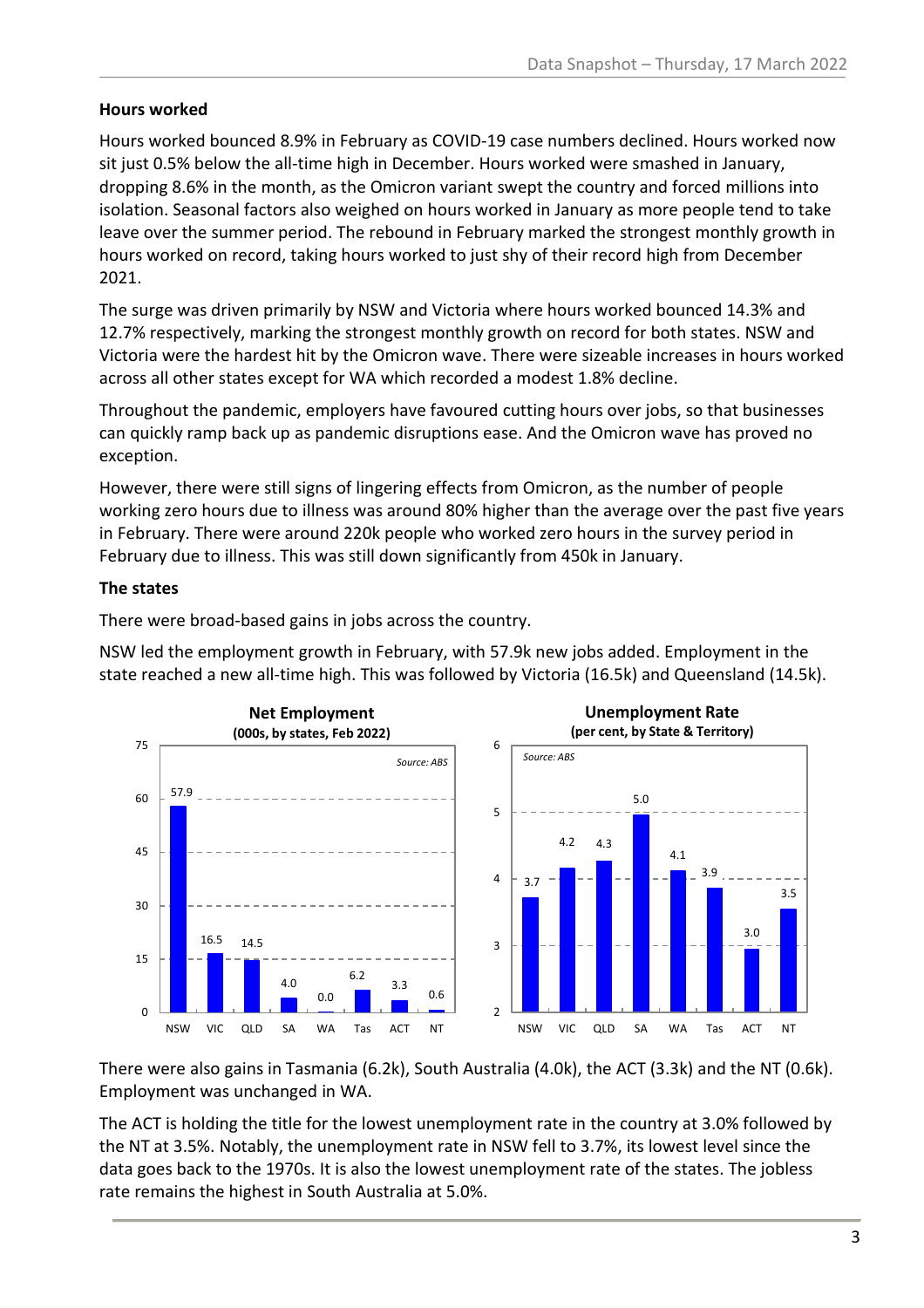#### **Other labour market measures**

Other labour market indicators also pointed to a tightening in the jobs market in February.

The underemployment rate – which includes people who are employed but wish to work more hours – declined 0.1 percentage points to 6.6%. The underutilisation rate – the combination of the unemployment and underemployment rates – edged down 0.3 percentage points to 10.6%. Both indicators are well below their pre-pandemic level. The youth unemployment rate pushed up 0.3% percentage points to 9.3% but remains well below the levels prevailing before COVID-19 (around 12%).

Jobs ads, which are a leading indicator for employment, jumped 8.4% in the month. This signals further tightening in the jobs market in the months ahead. Our customer liaison suggests labour shortages are a key challenge of many businesses. For segments reliant on foreign labour, these pressures may be partly eased by the reopening of international borders, however, difficulty sourcing labour is likely to remain an issue for some time to come.



#### **Outlook**

Labour market demand remains robust and the impact of the Omicron disruptions was short-lived. We expect the unemployment rate to fall below 4.0% in coming months. Given the economy is already operating around full employment, we expect wage pressures will begin to build more materially. On this backdrop, alongside building inflationary pressures, the heat on the Reserve Bank (RBA) to hike the cash rate is growing. The RBA has emphasised patience, partly reflecting concerns around inertia in wages growth in Australia.

But labour demand remains very strong, as reflected in today's numbers. Accordingly, we expect annual wages growth will pick up to over 3% by the second half of this year. This will contribute to broader price pressures across the country. And at the same time, upside inflation risks have grown significantly alongside the disruptions in energy markets from the Ukraine war.

Today's numbers are more evidence that the longer the RBA waits, the greater the risk the inflation genie escapes the bottle. A rate hike in August remains our core call, but a rate hike earlier in June and July certainly cannot be fully ruled out.

> **Matthew Bunny, Economist** Ph: 0421 749 491